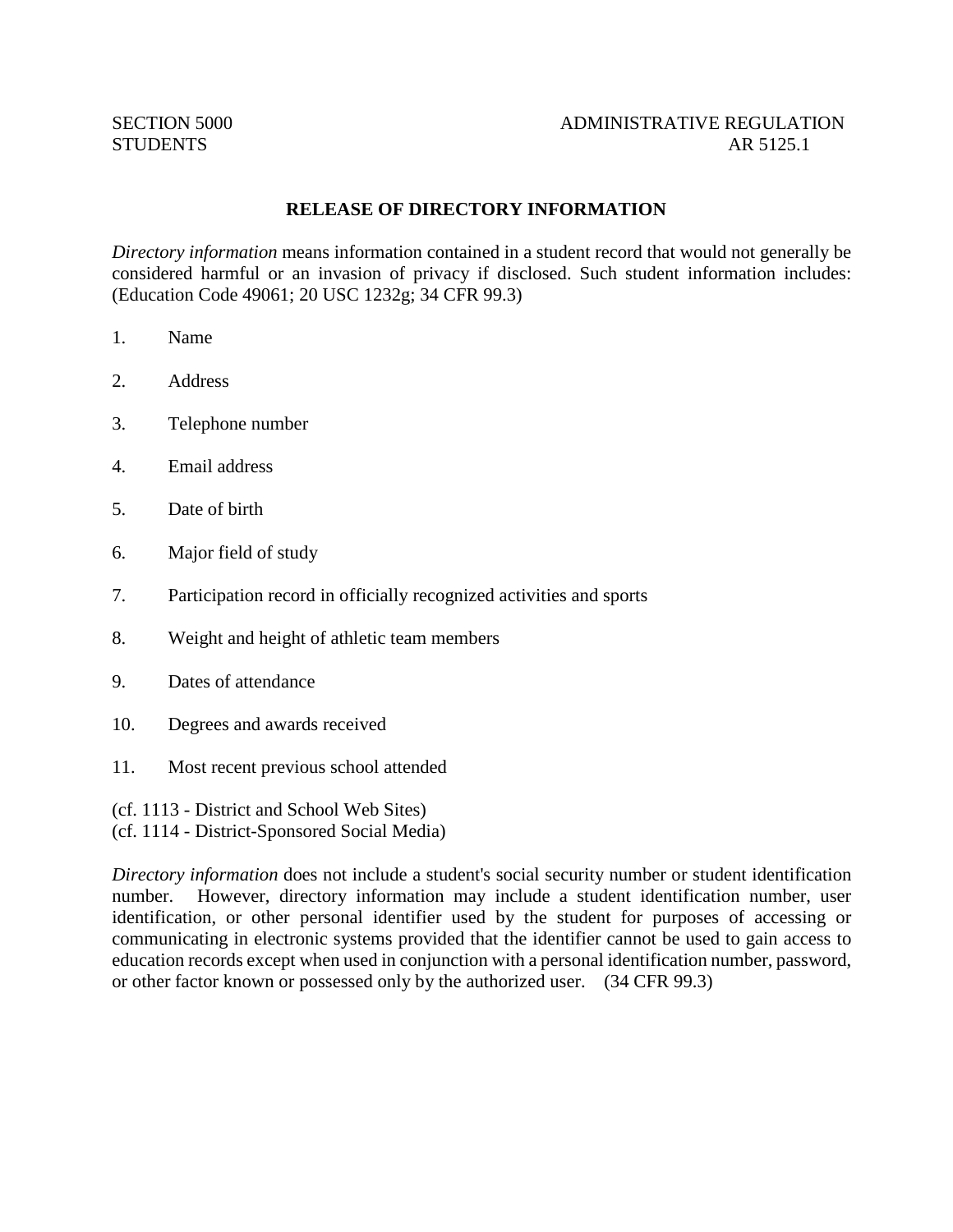# **Notification to Parents/Guardians**

At the beginning of each school year, all parents/guardians shall be notified as to the categories of directory information the district plans to release and the recipients of the information. The notification shall also inform parents/guardians of their right to refuse to let the district designate any or all types of information as directory information and the period of time within which a parent/guardian must notify the district in writing that he/she does not want a certain category of information designated as directory information.

(Education Code 49063, 49073; 20 USC 1232g; 34 CFR 99.37)

(cf. 5125 - Student Records) (cf. 5145.6 - Parental Notifications)

The Superintendent or designee shall notify parents/guardians that they may request that the district not release the name, address, and telephone number of their child to military recruiters, employers, or institutions of higher education without prior written consent. (20 USC 7908)

### **Parent/Guardian Consent**

No directory information of a student identified as a homeless child or youth as defined in 42 USC 11434a shall be released, unless the parent/guardian, or the student if he/she is 18 years old, has provided written consent that directory information may be released. For any other student, directory information shall not be released if his/her parent/guardian notifies the district in writing that such information not be disclosed without the parent/guardian's prior consent. (Education Code 49073; 20 USC 1232g, 7908)

(cf. 4119.23/4219.23/4319.23 - Unauthorized Release of Confidential/Privileged Information) (cf. 9011 - Disclosure of Confidential/Privileged Information)

For a former student, the district shall continue to honor any valid request to opt out of the disclosure of directory information made while the student was in attendance at the district, unless the opt-out request has been rescinded. (34 CFR 99.37)

APPROVED: 10/10/18